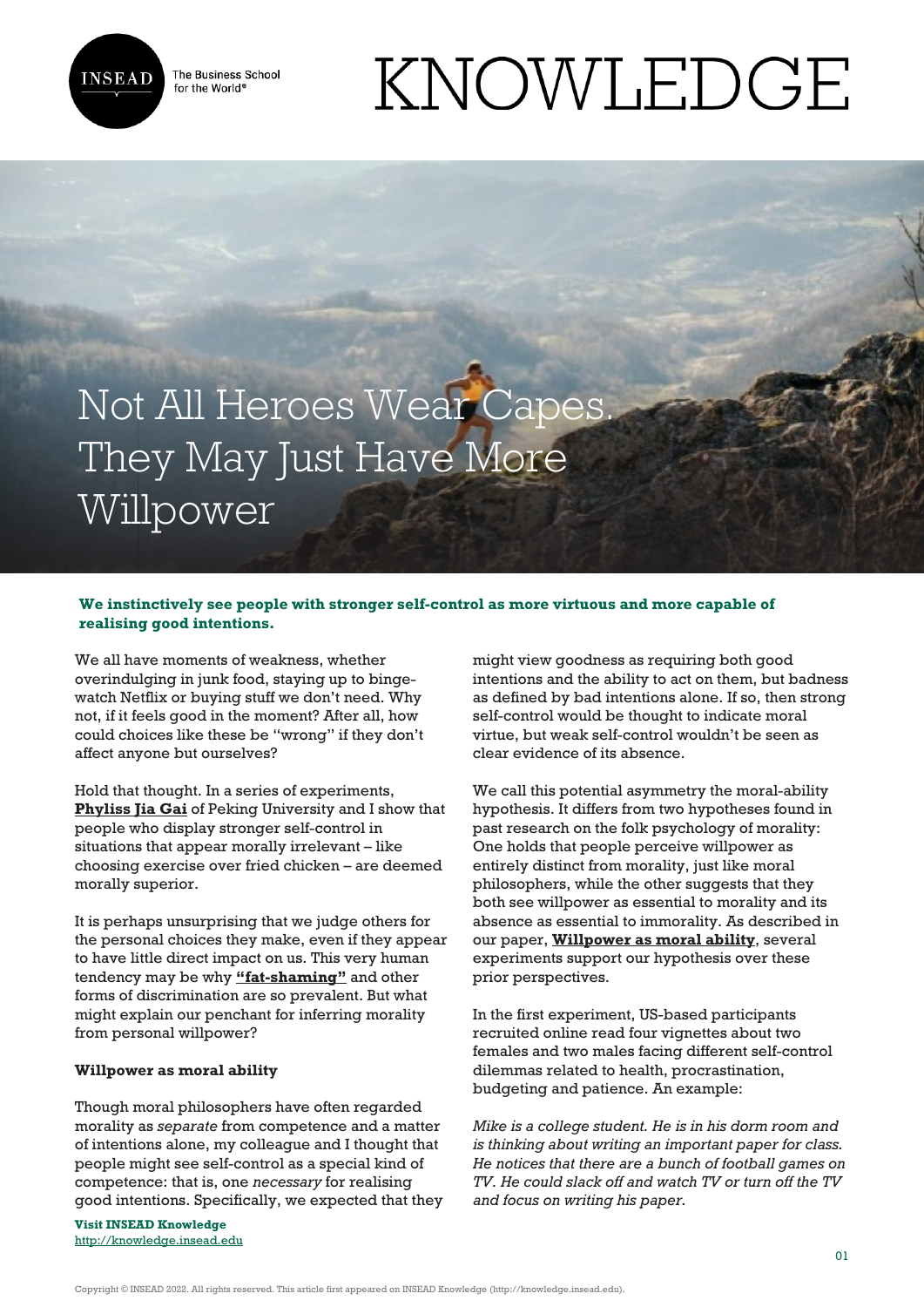*Mike feels very conflicted about this decision. He feels a strong desire to watch football, and he is very tempted to do so now. However, even though he is tempted to watch football, he decides to turn off the television and focus on his paper.*

Participants rated individuals who showed greater self-control as being more capable of achieving good outcomes, and thus as having better moral character. In contrast, they did *not* perceive those who failed at self-control as morally bad, revealing the distinct asymmetry we expected.

Of course, is this really about self-control, or can people get virtue points just for happening to *like* "virtuous" options more? To test this possibility, our second experiment used the same four vignettes from Experiment 1, but added versions in which the characters did not experience self-control conflict and simply chose what they preferred.

As before, participants in Experiment 2 rated individuals who showed better self-control as having better moral character than those with weaker selfcontrol, as well as those who merely preferred the virtuous option.

Interestingly, we also found that participants who believed strongly in free will, and thus believed that actions are caused by intentions, tended to regard a person's ability to overcome self-control conflict as particularly reflective of moral character. This pattern further supports the notion that self-control is seen as a moral ability to act on good intentions. Finally, the participants in this study were native Chinese (and read materials translated into Mandarin), suggesting that this belief may be prevalent across cultures.

#### **An increase in interpersonal trust**

Another experiment further tested whether people behaved differently towards others with varying levels of self-control. Participants (based in the US and recruited online) completed a survey about their own personal (or "non-moral") self-control (e.g. "I am bad at resisting temptations"), as well as their moral self-control in situations that do directly affect others (e.g. "I lose my temper too easily").

They were then told that they would play a "trust game" with two partners, one of whom ostensibly reported strong personal self-control while the other was less restrained (though importantly, both had the same *moral* self-control ratings).

Participants' decisions and monetary payoffs in this game were dependent on how much they trusted their partner to do the "right" thing and return money back to them. They were asked to rate each partner's moral character, decide on an amount of

money to hand to the person, and estimate the amount they expected the person to return.

Similar to the findings from our previous experiments, participants rated the partner with strong personal self-control as having better moral character. More importantly, participants gave more money to this partner and expected them to return more of it, compared to their weaker-willed counterpart. These outcomes indicate that participants' trust in others was determined by differences in personal self-control alone, regardless of their *own* reported levels of selfcontrol.

#### **Good intentions alone don't make Superman super**

Our findings clearly show that people intuitively regard personal self-control, which we don't necessarily associate with morality, as the ability to realise good intentions. This supports our moralability hypothesis and its emphasis on competence alongside good intentions.

Superman, to make an analogy, isn't super because he simply has better *intentions* than everyone else. He is a paragon of virtue because of his *ability* to act on his world-saving aspirations and contribute to good outcomes more effectively than the rest of us. But thankfully, our weaker abilities do not seem to be held against us: We find that poor willpower is not viewed as enough to establish bad intentions or bad moral character on its own.

Notably, while many moral beliefs vary across populations, our results hold among participants from two rather different cultures, American and Chinese. Hence, seemingly "personal" choices may be viewed as morally relevant across individualistic and collectivistic cultures alike: even if they do not directly affect others, they may be regarded as an indication of people's ability to potentially benefit others.

These findings may have important implications in public policy contexts, where considerations of these potential benefits might inform public spending decisions. Social welfare policies around the world reveal a near-universal **[reluctance to](https://epod.cid.harvard.edu/article/dispelling-myth-welfare-dependency) [unconditionally help](https://epod.cid.harvard.edu/article/dispelling-myth-welfare-dependency)** the poor, with many critics worrying that "undeserved" support from the state could breed dependency. As a result, such programmes often come with strings attached. For example, able-bodied adults in certain US states are required to work, volunteer or study for a set number of hours to remain eligible for government health insurance programmes for low-income Americans.

#### **Enhancing capabilities**

**Visit INSEAD Knowledge** <http://knowledge.insead.edu>

Copyright © INSEAD 2022. All rights reserved. This article first appeared on INSEAD Knowledge (http://knowledge.insead.edu).